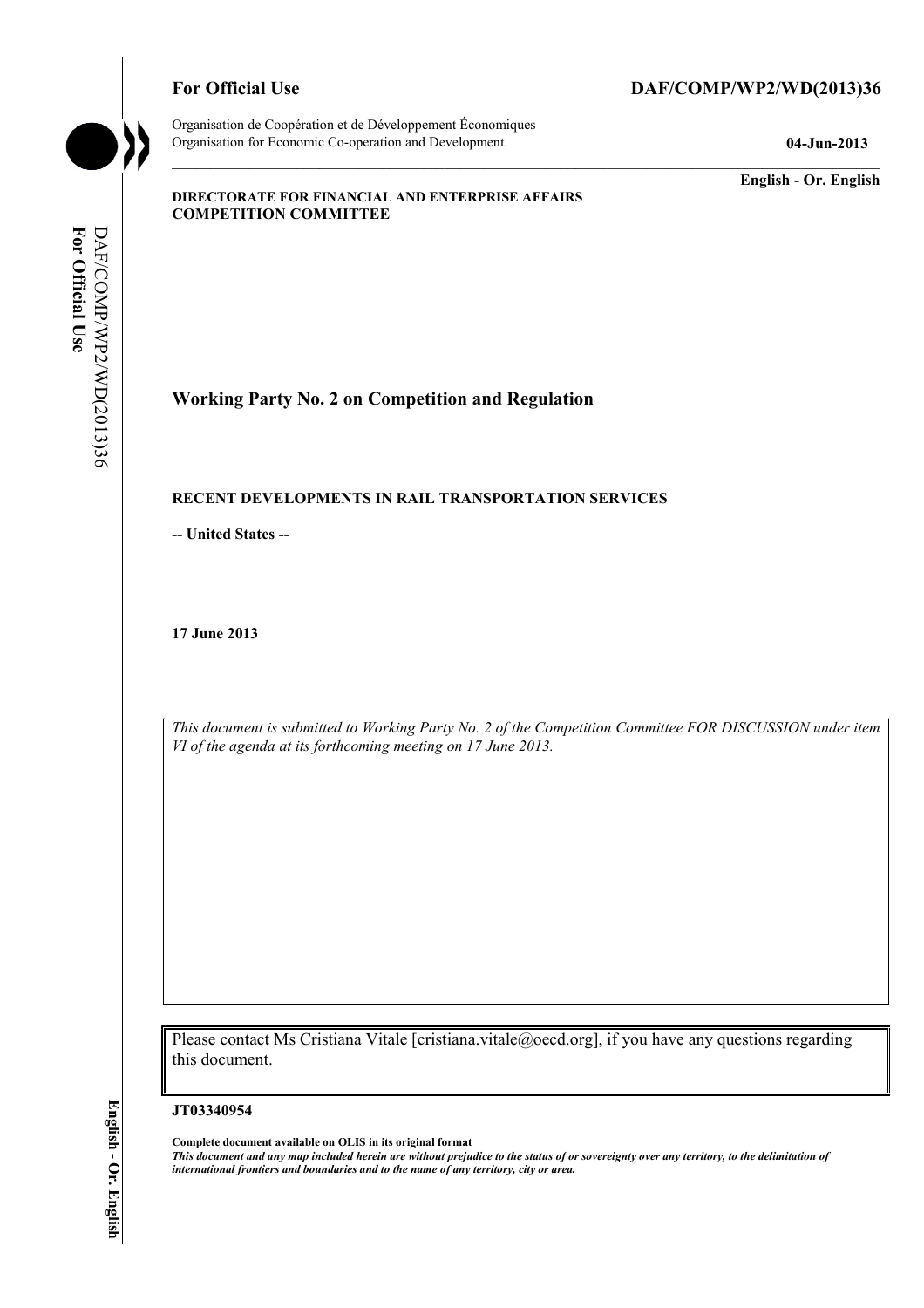## DAF/COMP/WP2/WD(2013)36

1. This paper summarizes some of the developments in the rail transportation sector in the United States since the last WP2 roundtable on this subject in February 2005.<sup>1</sup>

2. Passenger: Beginning with the initial stimulus package of 2009<sup>2</sup> and continuing through the current budget proposal,<sup>3</sup> the Obama administration has supported funding for a network of high-speed intercity passenger rail corridors throughout the United States. The current budget proposal "provides \$40 billion over five years to fund the development of high-speed rail and other passenger rail programs as part of an integrated national transportation strategy. This system will provide 80 percent of Americans with convenient access to a passenger rail system, featuring high-speed service, within 25 years."4 One important project, which is pending approval at the U.S. Surface Transportation Board (STB), the government's rail economic regulator, involves the nation's first 220 miles per hour high-speed rail network in California.

 performance since it was substantially deregulated in 1980. The GAO Report found that changes in the serving railroad has substantial market power—rates had increased substantially. The report recommended with the potential abuse of market power."<sup>5</sup> 3. Freight: Since the WP2 roundtable in 2005, the U.S. Government has issued two major studies on the competitiveness of the U.S. freight rail system, which operates in the private sector. In the first, released in 2006, the Government Accountability Office (GAO) addressed the railroad industry's railroad industry since 1980 were generally positive and that rates in many areas declined, but that for some "captive shippers"—shippers of commodities such as coal, bulk chemicals, and grain over which the that the STB "undertake a rigorous analysis of competitive markets to identify the state of competition nationwide; in specific markets, determine whether the inappropriate exercise of market power is occurring; and where appropriate, consider the range of actions available to address problems associated

 4. In response to the GAO Report, the STB commissioned a study by an independent team of as the "Christensen Report,"<sup>6</sup> was released in 2008 and supplemented in 2010. It found that railroad rates consultants charged with assessing competitiveness in the U.S. rail industry. That study, commonly known steadily increased since 2004, with a particularly steep increase in 2008. But the Christensen Report found that the rate increases were driven by fluctuating fuel prices and other costs and did not appear to reflect an undue exercise of market power. Overall, the study found a healthy rail industry that, since 2006, has remained largely revenue-sufficient, meaning that railroads are able to cover their operating costs and earn a rate of return that enables them to attract investment capital to pay for more locomotives and railcars and to make other improvements. The Christensen Report also found that the large productivity gains in the 1980s and 1990s—when the railroads shed excess rail lines, reduced crew sizes, and streamlined operations—are no longer strong enough to offset rising operating costs. Since 2002, "increases in the rate

 $^{4}$  *Id.* 

<sup>6</sup> "*A Study of Competition in the U.S. Freight Railroad Industry and Analysis of Proposals that Might Enhance Competition* (Nov. 3, 2008, supplemented in Jan. 2010), available at www.stb.dot.gov/stb/docs/CompetitionStudy/Final/January%202010%20Report.pdf.

<sup>1</sup> DAF/COMP/WP2/WD(2005)17, Roundtable on Structural Reform of the Rail Industry, Submission of the United States.

 $\overline{c}$ 2 The American Recovery and Reinvestment Act of 2009, Pub.L. 111–5, Feb. 17, 2009, 123 Stat. 115.

<sup>&</sup>lt;sup>3</sup> FY 2014 Budget, Office of Management and Budget, Department of Transportation, available at www.whitehouse.gov/sites/default/files/omb/budget/fy2014/assets/transportation.pdf.

<sup>5 &</sup>quot;Freight Railroads: Industry Health Has Improved, But Concerns About Competition and Capacity Should Be Addressed" (GAO 07-94), Oct. 6, 2006, available at www.gao.gov/new.items/d0794.pdf.